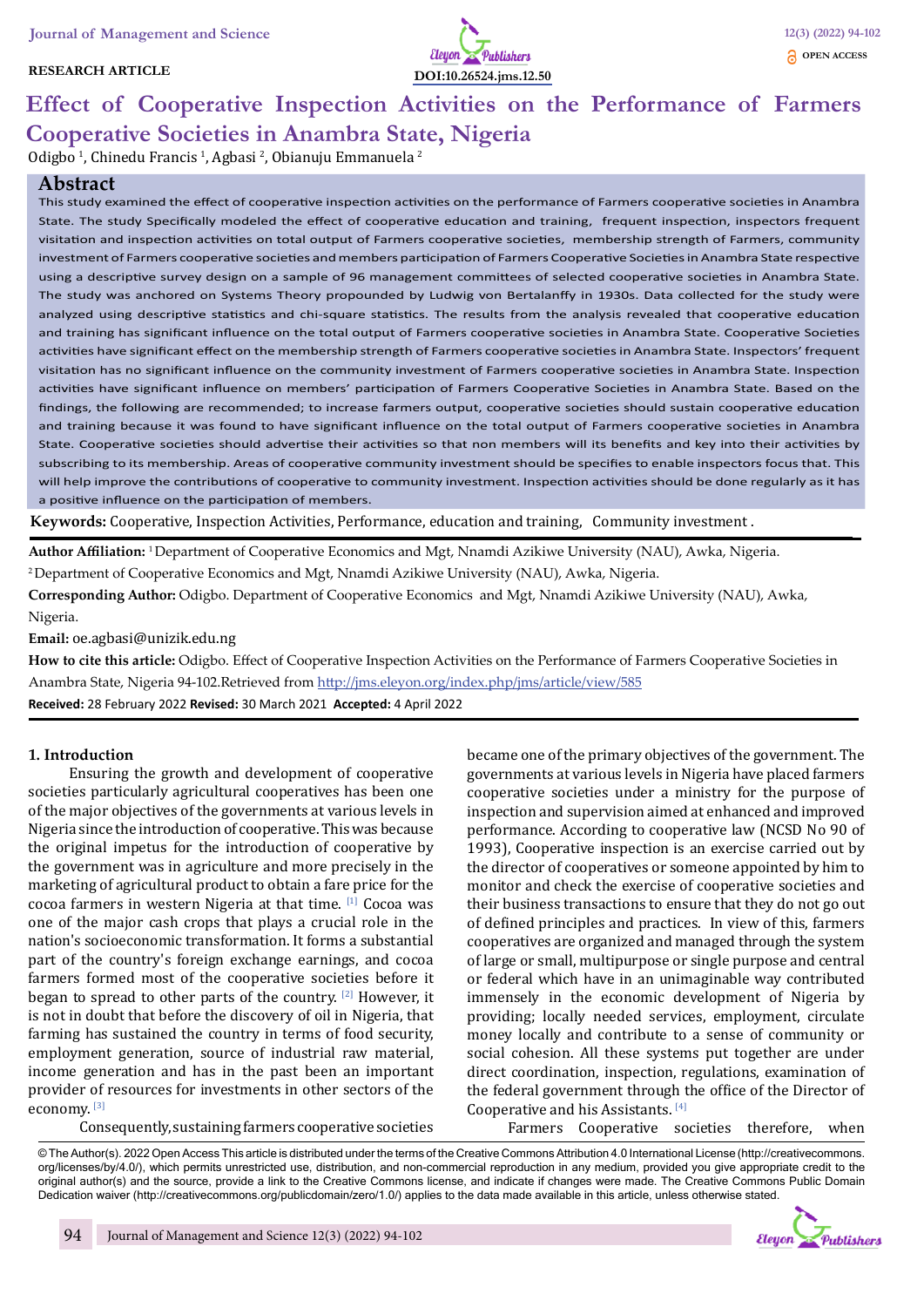established in Nigeria are subjected to constant inspection to ensure that they do not deviate from their stated objectives which may hamper their survival. [5] As such, the duty of the Director of Cooperative does not end when a society is registered. [6] The Director of cooperative is empowered to visit all the cooperative society at any reasonable time to inspect and ensure that board of directors composition, general information, membership, share capital, meetings, society activities, business transactions, infrastructure, equipment, physical and financial records, income and expenditure, staffing, education and training are all up to date. The Anambra state cooperative federation like other state federations regulates the activities of the entire cooperative under the auspices of the state ministry of trade, commerce, market & wealth creation. It should however be noted that in different states, different names are given to the ministries where cooperative federation exists. Whatever their names, such ministries have their responsibilities towards cooperatives and of course cooperative federations. Like all the other cooperative federations in Nigeria, the Anambra state cooperative director is charged with the responsibility of inspecting the activities of all cooperative societies in the state, including farmers' cooperative societies. This is to ensure that the cooperative societies remain proactive in the areas of promotion, organization, coordination, education, inspection, supervision, administration, training, interpretation and advice. However, most farmers cooperative have failed to translate their group potential into increased agricultural production and income. This is not unconnected to poor membership strength, poor fund mobilization and poor leadership (Oboh, Lawal & Agada, 2008). It is believed that if the membership strength of cooperatives is improved, the members of the societies will have better access to various agricultural production and promotion facilities and consequently increase their income (Oboh, etc al, 2008).

Therefore, with proper inspection, the performance of farmers cooperative in the aspect of output, membership strength, community investment and members participation are bound to improve. Suklev and Debarliev  $[7]$  posited staff profile, community investment, members, environment, customer satisfaction, employ qualified employees, level of employees retention, shareholders satisfaction as nonfinancial indices. However, the performance measure for this study focuses on total output, membership strength, community investment and members' participation of farmers' cooperative societies.

#### **2. Statement of the Problem**

This study was necessitate by the perceived irregular and inappropriate Inspection of most of the farmers' cooperative societies activities; this has consequently affected the performance of farmers cooperative in Nigeria, thus, affecting food production distribution in the country. Over the last decade, Nigeria's domestic food production has consistently lagged behind national food demand.  $[8]$  The increasing pattern of the annual shortfalls is a dangerous pointer to the fact that the nation may be on the threshold of food insecurity (Okolo, 2006). Despite effort by the government to bridge the gap between food demand and supply through farmers' cooperative, the country has remained import driven.<sup>[9]</sup> For instance, Lawal & Adelowo, (2013) mentioned that if cooperatives are established without their activities have been checked at regular intervals, there is tendency that they go out of the dictates of business practices which could deny them the prospects of achieving stated objectives.

In Anambra state, it is doubtful if the Director of Cooperative and his Assistants are frequently carrying out their duties (Inspection of society activities) to enable farmers cooperative societies improve their performance in terms of total output, membership strength, community investment and members' participation. Umebali [10] stated that social and economic performance of cooperative societies can only be improved, when inspection activities are carried out regularly. Several empirical studies by different researchers show farmers cooperatives performance, its determinants and factors influencing its performance in different ways  $[11,12]$  and output which will reduce rural poverty, and increase food security. [13] Cooperatives can also invest in the communities they operate by so doing create employment for the inhabitants of the community. [14] This improvement in the performance of farmers is vital for rural development and members' social-economy. [15]

 However, there is no empirical study on cooperative inspection activities that has directly or indirectly affected the performance of farmers' cooperative societies in Anambra State, Nigeria. There is therefore need to examine the effect of cooperative inspection activities on the performance of Farmers Cooperative Societies in Anambra State, Nigeria. This is because when the effect of cooperative inspection activities on the performance of farmers cooperative are known it will help the Director of cooperative in wakening the activities carried out by Cooperative inspectors, and as a result increase the farm output, strengthen the membership of farmers cooperative and intensify community investment which will help to bridge the gap between the demand and supply of food in Nigeria and enhance rural development.

# **3. Objectives of the Study**

The main objective of this study is to examine the effect of cooperative inspection activities on the performance of Farmers cooperative societies in Anambra State. Specifically, the study intends to:

i. Evaluate the influence of education and training on total output of Farmers cooperative societies in Anambra State.

ii. Determine the effect of frequent Inspection of cooperative society's activities on the membership strength of Farmers cooperative societies in Anambra State.

iii.Investigate the influence of Inspectors frequent visitation on Community investment of Farmers cooperative societies in Anambra State.

iv.Access the influence of Inspection activities on membership participation of Farmers cooperative societies in Anambra State.

#### **Hypotheses**

The following null hypotheses were formulated and tested in the study:

**Ho1:**Education and training has no significant influence on the total output of Farmers cooperative societies in Anambra State

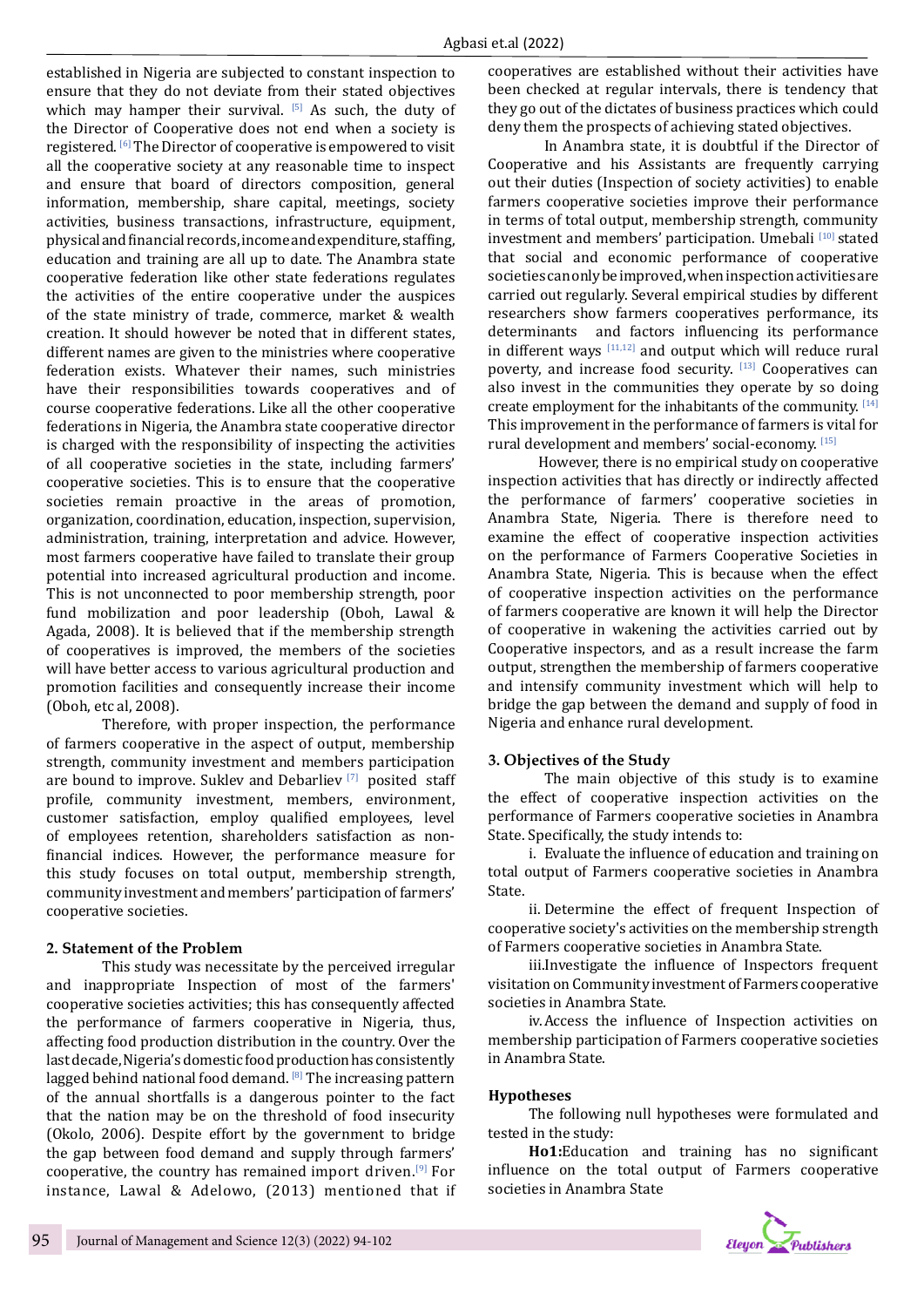**Ho2:**Frequent Inspection of Cooperative Society's activities has no significant effect on the membership strength of Farmers cooperative societies in Anambra State

**Ho3**:Inspectors frequent visitation has no significant influence on the community investment of Farmers cooperative societies in Anambra State

**Ho4:**Inspection activities have no significant influence on the membership participation of Farmers cooperative societies in Anambra State.

#### **4. METHODOLOGY Area of Study**

This study was carried out in Anambra State and in particular, the agricultural zones of the State. Anambra State is in South-Eastern zone of Nigeria. Its name is an Anglicized version of the original 'Omambala', the native name of the Anambra River. The capital and the seat of government is Awka. Onitsha and Nnewi are the biggest commercial and industrial cities, respectively. Boundaries are formed by Delta State to the west, Imo State and Rivers State to the south, Enugu State to the east, and Kogi State to the north. The origin of the name is derived from the Anambra River (Omambala) which is a tributary of the famous River Niger. The indigenous ethnic groups in Anambra State are the Igbo (98% of population) and a small population of Igala (2% of the population) who live mainly in the north-western part of the State. Anambra is the eighth most populated State in the Federal Republic of Nigeria and the second most densely populated State in Nigeria after Lagos State. The stretch of more than 45 km between Oba and Amorka contains a cluster of numerous thickly populated villages and small towns giving the area an estimated average density of 1,500–2,000 persons per square kilometer. Anambra State is rich in natural gas, crude oil, bauxite, ceramic and has an almost 100 percent arable soil. Other resources in the area are agriculture, human capacity, tourism and industries.

# **Population of the Study**

The population of the study is made up of all the management committees' members of farmers' cooperatives in Anambra State. Anambra State has a total of two thousand seven hundred and eighty-seven (2787) registered agricultural cooperative societies with a membership strength of fifty four thousand four hundred and sixty-six (54,466), (Ministry of Trade, Commerce, Market & Wealth Creation, Anambra State, 2020).

# **Sample Size and Sampling Technique**

To determine the sample size, for the purpose of questionnaire distribution, multi-staged sampling technique was adopted. This was carried out in four stages. According to Chukwuemeka [16], multi-stage sampling is somewhat the combination of the other sampling techniques. At least, it combines two methods. The first stage was the division of the state into three agricultural zones using judgmental sampling. Judgmental sampling is a non probability sampling that makes use of typical cases among the population to be studied, which the researcher believes will provide him with the necessary data needed. [17] The agricultural zones were selected from the three senetorial districts of the state. The second stage was a sub-sampling

also called a two-stage sampling. This was a random selection of selecting two local governments each (Anambra East L.G.A, Anyemelu L.G.A; Orumba South L.G.A, Aguata L.G.A. Awka North, and Dunukofia L.G.A.) from the agricultural zones. In the third stage otherwise called the three-stage sampling, the simple random sampling technique was also used to select four farmers' cooperative societies each from each of the six selected local governments in the agricultural zone. In the fourth stage, simple random sampling technique was again used to select four members of management committee each from each of the four farmers' cooperative societies, thus making the sample size a total of ninety-six (96) management committee.

# **Method of Data Analysis**

Data collected was analyzed using descriptive statistics (frequencies, percentages, mean, and standard deviation) and the inferential statistics such as chi-square statistics. The demographic profiles were processed using descriptive statistics. Thereafter, the objectives were processed using descriptive statistics (like percentages, mean and standard deviation) and the three hypothesis; Ho1, Ho2, Ho3 and Ho4, set for the study were analyzed through independent chi-square statistics. Stated below are explanation and result of the tests of the hypotheses.

Thus, the model of this study is stated as follows:

Chi-Square Formula

The formula for the chi-square that was used to test the null hypothesis is stated thus:

χ2 = ∑(Oi – Ei)2/Ei

Where: Oi = observed value (actual value) Ei = expected value.

# **5. DATA PRESENTATION AND ANALYSIS**

This section deals with the presentation and analysis of data collected from the field of study. The aim is to present the data in an interpretable form so that the variables of the study can be well understood.

Table 2 shows that 65.2% respondents are males while 34.8% of the respondents are females. As shown in table 4.2, 15.2% of the respondents are between the ages of 18-32. 17.4% of the respondents, are between the ages of 31-40. 15.2% of the respondents, are between the ages of 41-50. 41.4% of the respondents, between the ages of 51-60, while 10.9% of the respondents, are between the ages of 61-70. From table 4.2, all the respondents had formal education. 12.0% of the respondents had primary education. 62.0% had secondary education while 26.0% had tertiary education. With respect to farming experience, table 4.2 reveals that 25.0% of the respondents had 1-5years farming experience. 41.3% of the respondents had 6-10years farming experience. 21.7% of the respondents had 11-15years farming experience, while 12.0% of the respondents had 15-30years farming experience.

From table 2, 63.0% of the respondents are married. 25.0% of the respondents are single, while 12.0% of the respondents are widow/widower. With respect to farm size, table 4.2 revealed that 12.0% of the respondents farm on 1-5plots of land. 43.5% of the respondents farm on 6-10plots of land. 30.4% of the respondents farm on 11-15plots of land, while 14.1% of the respondents farm on 15-30plots of land. With respect to farmers output, table 4.2 reveals that 10.9%

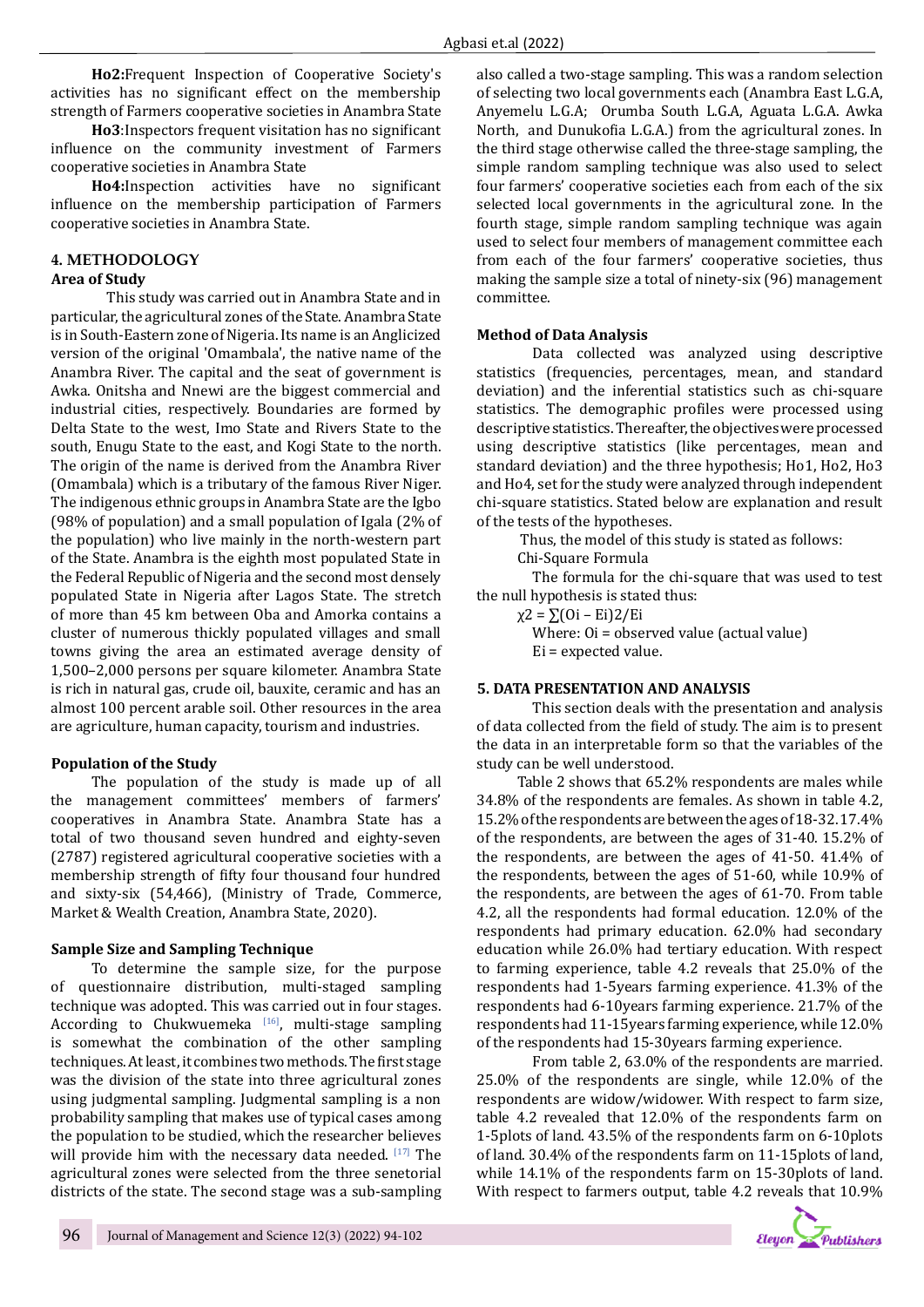of the respondents had 10,000 - 50,000 naira as monthly farm output. 63.0% of the respondents had 51,000 - 100,000 naira as farm output. 12.0% of the respondents had 101,000- 150,000 naira as monthly farm output, while 14.1% of the respondents had 151,000 - 200,000 naira as monthly farm output.

Table 3 above, shows the descriptive statistics of the influence of cooperative education and training on total output of farmers cooperative societies in Anambra State. The table revealed that the various mean scores and standard deviation for each item. Item 1 ( $\bar{x}$  = 3.0, SD = 0.5010), Item 2 ( $\bar{x}$  = 3.2, SD = 0.5855), item 3 ( $\bar{x}$  = 3.1, SD = 0.0096), item 4 ( $\bar{x}$  = 3.5, SD  $= 0.4686$ , item 5 ( $\overline{\mathbf{x}}$  = 3.0, SD = 0.0633), item 6 ( $\overline{\mathbf{x}}$  = 3.5, SD = 0.4828) and item 7 ( $\bar{x}$  = 3.1, SD = 0.2343). All items under this section were accepted because they had mean scores above the average benchmark of 3.00. The grand mean showed a value of 3.2 which means that cooperative education and training have influence on total output of Farmers cooperative societies in Anambra State.

Table 4 above shows the descriptive statistics of effect of frequent inspection of cooperative society's activities on the membership strength of Farmers cooperative societies in Anambra State. The table revealed that the various mean scores and standard deviation for each item. Item 1 ( $\overline{\mathbf{x}}$  = 3.2, SD = 0.5855), Item 2 (  $\overline{X}$  = 3.8, SD = 0.8644), item 3 (  $\overline{X}$  = 3.1, SD = 0.1730), item 4 ( $\overline{\mathbf{x}}$ = 3.2, SD = 0.0299), item 5 ( $\overline{\mathbf{x}}$ = 3.4, SD  $= 0.7668$ ), item 6 ( $\overline{\mathbf{x}}$  = 3.6, SD = 0.2343) and 7  $\overline{\mathbf{x}}$  = 3.5, SD = 0.3443). All items under this section were accepted because they had mean scores above the average benchmark of 3.0. The grand mean is 3.1 which statistically imply that frequent inspection of cooperative society's activities has influence on the membership strength of Farmers cooperative societies in Anambra State.

Table 5 above shows the descriptive statistics of influence of Inspectors frequent visitation on Community investment of Farmers cooperative societies in Anambra State. The table revealed that the various mean scores and standard deviation for each item. Item 1 ( $\bar{x}$  = 3.5, SD = 0.4828), Item 2 ( $\bar{x}$  = 3.0, SD = 0.5010), item 3 ( $\bar{x}$  = 3.4, SD = 0.1632), item 4 ( $\bar{x}$  = 3.6, SD = 0.7819), item 5 ( $\overline{X}$  = 3.4, SD = 0.7668), item 6 ( $\overline{X}$  = 3.0, SD = 0.3128), 7 ( $\overline{X}$  = 2.6, SD = 0.7819), item 8 ( $\overline{X}$  = 2.4, SD = 0.7668) and item 9 ( $\overline{\mathbf{x}}$  = 2.0, SD = 0.3128). With the exception of items 1-4, all the other items were not accepted because they had mean scores below the average benchmark of 3.0. The grand mean is 2.3 which shows that inspectors constant visitation has no effect on Community investment of Farmers cooperative societies in Anambra State.

Table 6 above shows the descriptive statistics of effect of inspection activities on members participation of Farmers cooperative societies in Anambra State. The table revealed that the various mean scores and standard deviation for each item. Item 1 ( $\overline{x}$  = 3.2, SD = 0.5855), Item 2 ( $\overline{x}$  = 3.7, SD = 0.8134), item 3 ( $\overline{x}$  = 3.1, SD = 0.1730), item 4 ( $\overline{x}$  = 3.2, SD = 0.0299), item 5  $\overline{X}$  = 3.4, SD = 0.7668), item 6 ( $\overline{X}$  = 3.6, SD = 0.2343) and 7 ( $\overline{X}$ = 3.5, SD = 0.3443). All items under this section were accepted because they had mean scores above the average benchmark of 3.0. The grand mean is 3.2 which statistically imply that inspection activities has influence on members participation of Farmers cooperative societies in Anambra State.

# **Test of Hypotheses Hypothesis One**

**Ho1:**Cooperative education and training has no

significant influence on the total output of Farmers cooperative societies in Anambra State.

Hypothesis one was tested using Chi-Square Tests. From the chi-square results,

Chi-Square = X2 =34.825a No of samples  $= N = 96$ Degree of Freedom =  $df = 4$ Probability Value = P < 0.000

The Probability value =  $P < 0.000$  shows that the result of the chi-square statistics is statistically significant. We therefore reject the null hypothesis and accept the alternate by concluding that cooperative education and training has significant influence on the total output of Farmers cooperative societies in Anambra State.

#### Hypothesis Two

**Ho2:**Cooperative Societies activities has no significant effect on the membership strength of Farmers cooperative societies in Anambra State

Hypothesis two was tested using Chi-Square Tests. From the result of the chi-square results,

Chi-Square = X2 = 11.194a

No of samples  $= N = 96$ 

Degree of Freedom  $= df = 4$ Probability Value = P < 0.024

The Probability value =  $P < 0.024$  shows that the result of the chi-square statistics is significant. We therefore reject the null hypothesis and accept the alternate by concluding that frequent inspection of cooperative Societies activities has significant effect on the membership strength of Farmers cooperative societies in Anambra State.

#### **Hypothesis Three**

**Ho3:**Inspectors constant visitation has no significant influence on the community investment of Farmers cooperative societies in Anambra State.

Hypothesis three was tested using Chi-Square Tests. From the result of the chi-square results,

> Chi-Square = X2 = 14.534a No of samples  $= N = 96$

Degree of Freedom  $= df = 4$ 

Probability Value =  $P < 0.001$ 

The result shows that our test statistics is not significant at 0.240 as indicated by the probability value. We therefore fall to reject the null hypothesis and conclude that inspector's frequent visitation has no significant influence on the community investment of Farmers cooperative societies in Anambra State.

#### **Hypothesis Four**

**Ho4:**Inspection activities have no significant influence on the membership participation of Farmers cooperative societies in Anambra State.

Hypothesis three was tested using Chi-Square Tests. From the result of the chi-square results,

 $Chi-Square = X2 = 42.114a$ No of samples  $= N = 96$ 

Degree of Freedom =  $df = 4$ 

Probability Value = P < 0.000

The result shows that our test statistics is not significant at 0.000 as indicated by the probability value. We therefore reject the null hypothesis and conclude that

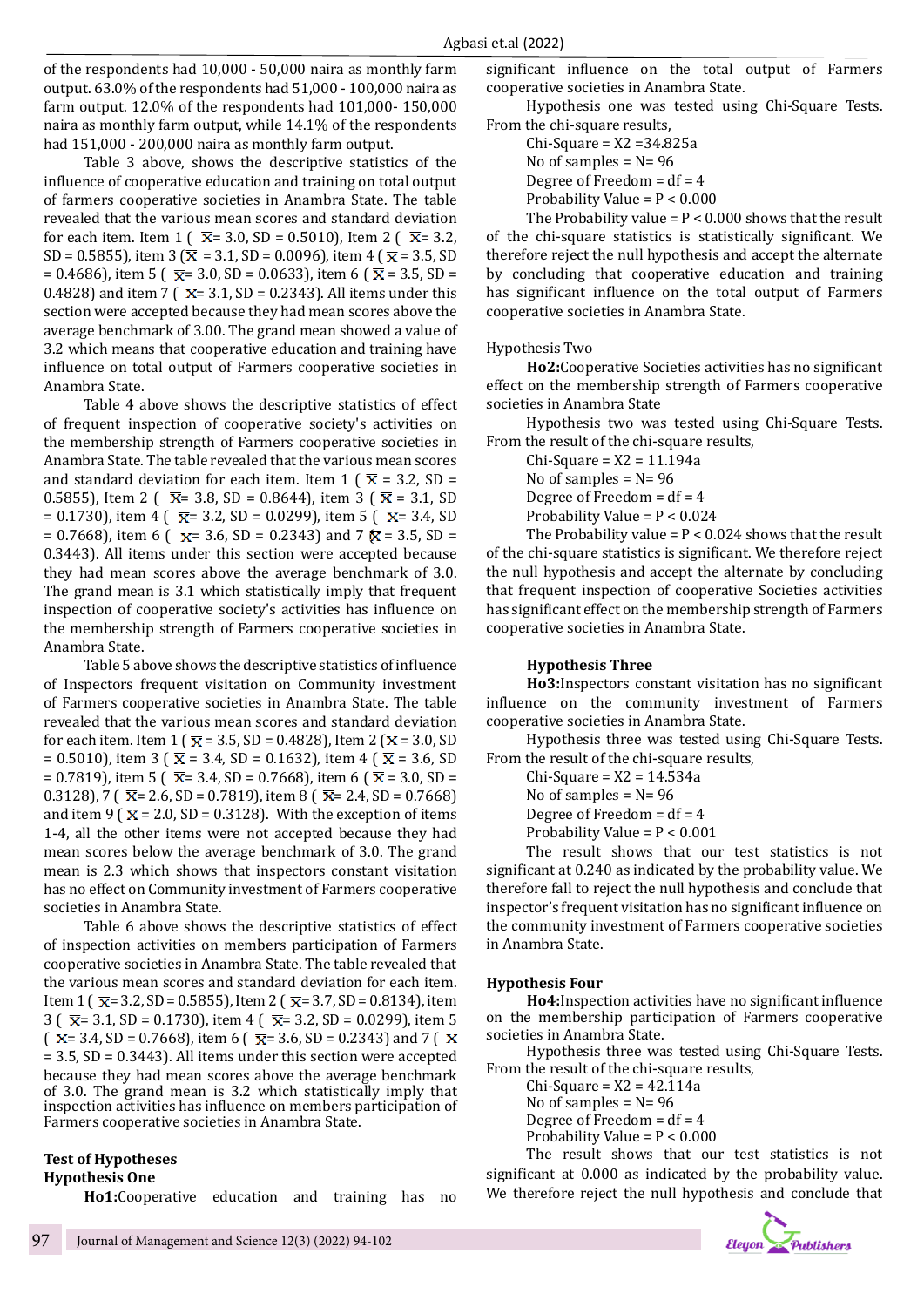# **Questionnaire Distribution and Response Rate Table 1: Questionnaire Distribution and Response Rate**

| <b>Options</b> | <b>Frequency</b> | <b>Percentage</b> (%) | Cumulative (%) |  |
|----------------|------------------|-----------------------|----------------|--|
| No Returned    | 92               | 95.8                  | 97.8           |  |
| Not Returned   |                  | 4.2                   | 100            |  |
| Total          | 96               | 100                   |                |  |

# **Source: Computation from field survey, 2021**

Out of the 96 questionnaires distributed only 92 were dully completed and returned. This shows that only 95.8% of the questionnaires were dully completed and returned for the study.

# **Demographic Profile of the Respondents Table 2: Distribution of Respondents According to Gender**

| <b>Variable</b>                  | ັ<br><b>Frequency</b> | Percent (%) | Cumulative (%) |
|----------------------------------|-----------------------|-------------|----------------|
| Gender                           |                       |             |                |
| Male                             | 60                    | 65.2        | 65.2           |
| Female                           | 32                    | 34.8        | 100            |
| Total                            | 92                    | 100         |                |
| Age                              |                       |             |                |
| 18-32                            | 14                    | 15.2        | 15.2           |
| 31-40                            | 16                    | 17.4        | 32.5           |
| 41-50                            | 14                    | 15.2        | 47.7           |
| 51-60                            | 38                    | 41.4        | 89.1           |
| 61-70                            | 10                    | 10.9        | 100.0          |
| Total                            | 92                    | 100.0       |                |
| <b>Educational Qualification</b> |                       |             |                |
| Primary                          | 11                    | 12.0        | 12.0           |
| Secondary                        | 57                    | 62.0        | 74.0           |
| Tertiary                         | 24                    | 26.0        | 100.0          |
| Total                            | 92                    | 100.0       |                |
| Farming Experience               |                       |             |                |
| $1-5$                            | 23                    | 25.0        | 25.0           |
| $6 - 10$                         | 38                    | 41.3        | 66.3           |
| $11 - 15$                        | 20                    | 21.7        | 88.0           |
| 15-30                            | 11                    | 12.0        | 100.0          |
| Total                            | 92                    | 100.0       |                |
| <b>Marital Status</b>            |                       |             |                |
| Married                          | 58                    | 63.0        | 63.0           |
| Single                           | 23                    | 25.0        | 88.0           |
| Widow/Widower                    | 11                    | 12.0        | 100.0          |
| Total                            | 92                    | 100.0       |                |
| Farm Size                        |                       |             |                |
| 1-5plots                         | 11                    | 12.0        | 12.0           |
| 6-10plots                        | 40                    | 43.5        | 55.5           |
| 11-15plots                       | 28                    | 30.4        | 85.9           |
| 15-30plots                       | 13                    | 14.1        | 100.0          |
| Total                            | 92                    | 100.0       |                |
| Farmers Output                   |                       |             |                |
| 10,000 - 50,000 naira            | 10                    | 10.9        | 10.9           |
| 51,000 - 100,000 naira           | 58                    | 63.0        | 73.9           |
| 101,000-150,000 naira            | 11                    | 12.0        | 85.9           |
| 151,000 - 200,000 naira          | 13                    | 14.1        | 100.0          |
| Total                            | 92                    | 100.0       |                |

**Source: Field Survey, 2021**

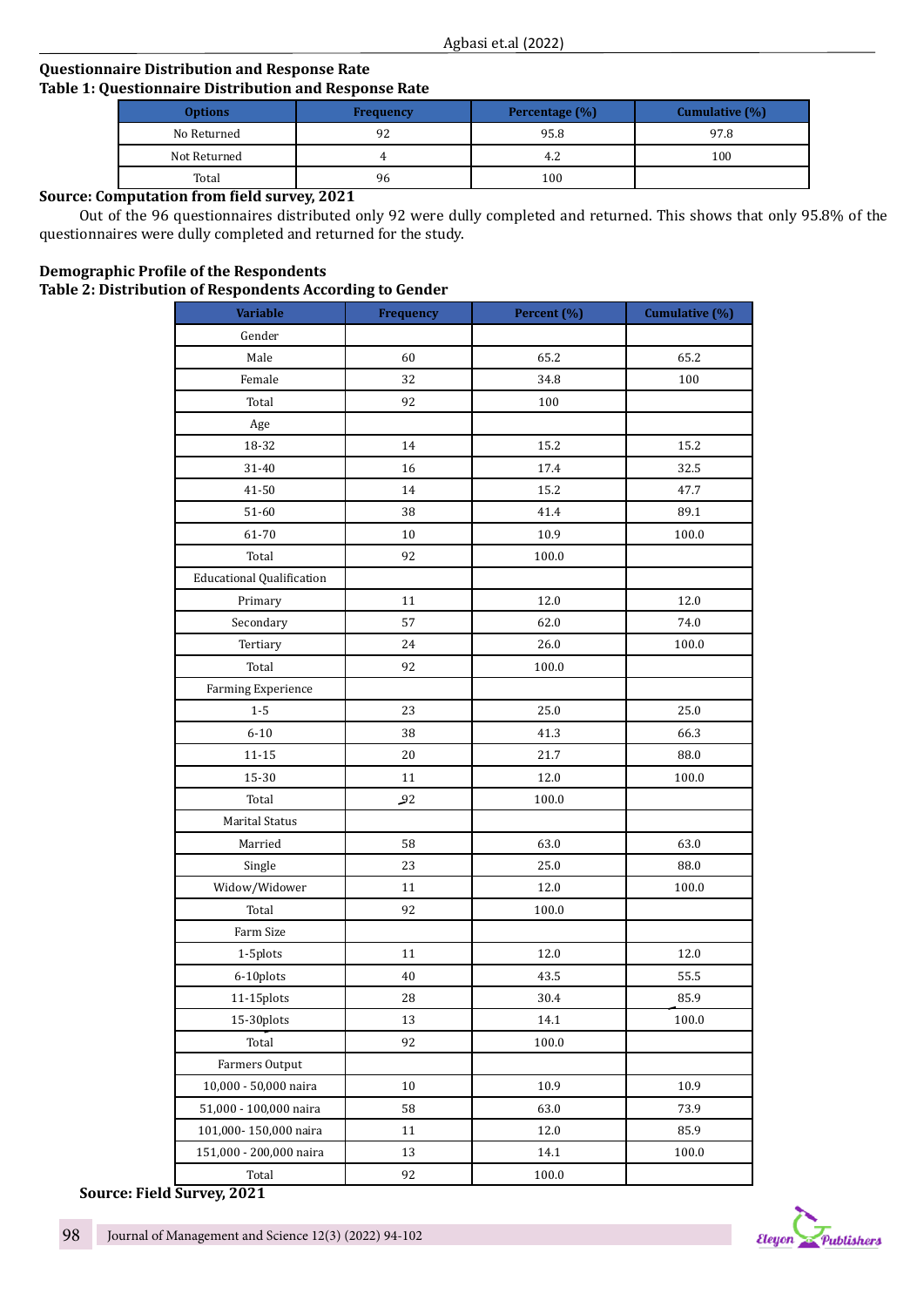# **Analysis and Presentation of Data Based on the Questionnaire**

**Table 3 Influence of cooperative education and training on total output of Farmers cooperative societies in Anambra State** 

| <b>Tons</b>       | N  | Χ   | Std. Dev. | <b>Decision</b> |
|-------------------|----|-----|-----------|-----------------|
| $1 - 5$           | 92 | 3.0 | 0.5010    | Agree           |
| $6-10.$           | 92 | 3.2 | 0.5855    | Agree           |
| $11 - 15$         | 92 | 3.1 | 0.0096    | Agree           |
| $16 - 20$         | 92 | 3.5 | 0.4686    | Agree           |
| $21 - 25$         | 92 | 3.0 | 0.0633    | Agree           |
| $26 - 30$         | 92 | 3.5 | 0.4828    | Agree           |
| 31 and Above      | 92 | 3.1 | 0.2343    | Agree           |
| <b>Grand Mean</b> |    | 3.2 |           |                 |

**Source: Field Survey, 2021.**

**Table 4: Effect of constant Inspection of cooperative society's activities on the membership strength of Farmers cooperative societies in Anambra State**

| <b>Items</b>                                                                                                                                                                          | $\mathbf N$ | $\overline{\mathbf{x}}$ | <b>Std. Dev.</b> | <b>Decision</b> |
|---------------------------------------------------------------------------------------------------------------------------------------------------------------------------------------|-------------|-------------------------|------------------|-----------------|
| Constant inspection of society activities<br>help farmers benefit from economies<br>of scale by availing the best way of<br>hiring services, as such leads to increase<br>membership. | 92          | 3.2                     | 0.5855           | Agree           |
| Proper inspection of society's<br>activities enhances the Social needs of<br>members like the desire to develop<br>personal relationships, as such boosts<br>membership strength.     | 92          | 3.8                     | 0.8644           | Agree           |
| Constant inspection of society activities<br>increases access to improved skills for<br>members thereby leads to increase in<br>membership.                                           | 92          | 3.1                     | 0.1730           | Agree           |
| Proper inspection of the society<br>activities exposes the cooperative<br>to a more effective means of getting<br>government aid.                                                     | 92          | 3.2                     | 0.0299           | Agree           |
| Constant inspection of Society's<br>activities increases farmers purchasing<br>power and cut its costs through service<br>sharing as such leads to increase in<br>membership.         | 92          | 3.4                     | 0.7668           | Agree           |
| Constant inspection enables the society<br>to have a stronger bargaining power<br>for loans as such leads to increase in<br>membership.                                               | 92          | 3.6                     | 0.2343           | Agree           |
| Constant inspection of society activities<br>improves the marketing opportunities<br>for farmers, as such leads to increase in<br>membership.                                         | 92          | 3.5                     | 0.3443           | Agree           |
| <b>Grand Mean</b>                                                                                                                                                                     |             | 3.1                     |                  |                 |

**Source: Field Survey, 2021.**

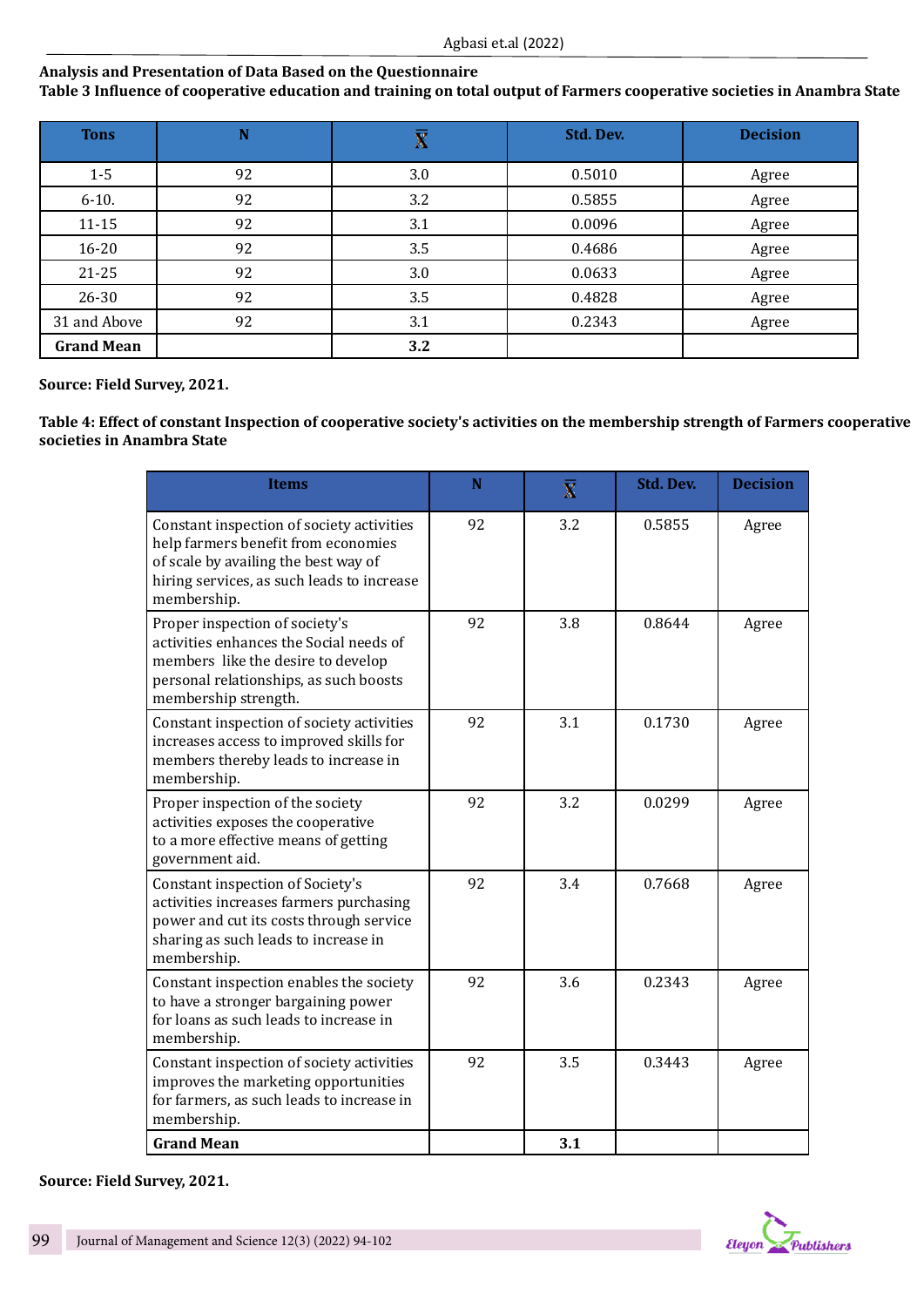| <b>Items</b>                                                                      | N  | $\overline{\mathbf{X}}$ | Std. Dev. | <b>Decision</b> |
|-----------------------------------------------------------------------------------|----|-------------------------|-----------|-----------------|
| Constructing farm market                                                          | 92 | 3.5                     | 0.4828    | Agree           |
| Building of local bridges                                                         | 92 | 3.0                     | 0.5010    | Agree           |
| Building of event centers                                                         | 92 | 3.4                     | 0.1632    | Agree           |
| Awarding of scholarships                                                          | 92 | 3.6                     | 0.7819    | Agree           |
| Building of Health center(like, ma-<br>ternity clinic or health clinic)           | 92 | 2.4                     | 0.7668    | <b>Disagree</b> |
| Building of Vocational center (for<br>empowering youth in skill acquisi-<br>tion) | 92 | 2.0                     | 0.3128    | <b>Disagree</b> |
| Digging of Bore-hole (for water<br>supply)                                        | 92 | 2.6                     | 0.7819    | Disagree        |
| maintenance of Local road<br>for<br>easy access to market                         | 92 | 2.4                     | 0.7668    | <b>Disagree</b> |
| Building of Educational Centers(-<br>like adult education and primary<br>schools) | 92 | 2.0                     | 0.3128    | <b>Disagree</b> |
| <b>Grand Mean</b>                                                                 |    | 2.3                     |           |                 |

# **Table 5: Influence of Inspectors frequent visitation on Community investment of Farmers cooperative societies in Anambra State.**

**Source: Field Survey, 2021.**

**Table 6: Effect of Inspection activities on members participation of Farmers cooperative societies in Anambra State**

| <b>Items</b>                                     | N  | Χ   | Std. Dev. | <b>Decision</b> |
|--------------------------------------------------|----|-----|-----------|-----------------|
| Patronage of society business                    | 92 | 3.2 | 0.5855    | Agree           |
| Members share capital                            | 92 | 3.7 | 0.8134    | Agree           |
| Marketing of farm produce through<br>the society | 92 | 3.1 | 0.1730    | Agree           |
| Attending society meetings                       | 92 | 3.2 | 0.0299    | Agree           |
| Payment of loan taking                           | 92 | 3.4 | 0.7668    | Agree           |
| Payment of dues and subscriptions                | 92 | 3.6 | 0.2343    | Agree           |
| Society Governance                               | 92 | 3.5 | 0.3443    | Agree           |
| <b>Grand Mean</b>                                |    | 3.2 |           |                 |

**Source: Field Survey, 2021.**

# **Table 6: Effect of Inspection activities on members participation of Farmers cooperative societies in Anambra State**

| <b>Items</b>                                     | N  | Χ   | Std. Dev. | <b>Decision</b> |
|--------------------------------------------------|----|-----|-----------|-----------------|
| Patronage of society business                    | 92 | 3.2 | 0.5855    | Agree           |
| Members share capital                            | 92 | 3.7 | 0.8134    | Agree           |
| Marketing of farm produce through the<br>society | 92 | 3.1 | 0.1730    | Agree           |
| Attending society meetings                       | 92 | 3.2 | 0.0299    | Agree           |
| Payment of loan taking                           | 92 | 3.4 | 0.7668    | Agree           |
| Payment of dues and subscriptions                | 92 | 3.6 | 0.2343    | Agree           |
| Society Governance                               | 92 | 3.5 | 0.3443    | Agree           |
| Grand Mean                                       |    | 3.2 |           |                 |

**Source: Field Survey, 2021.**

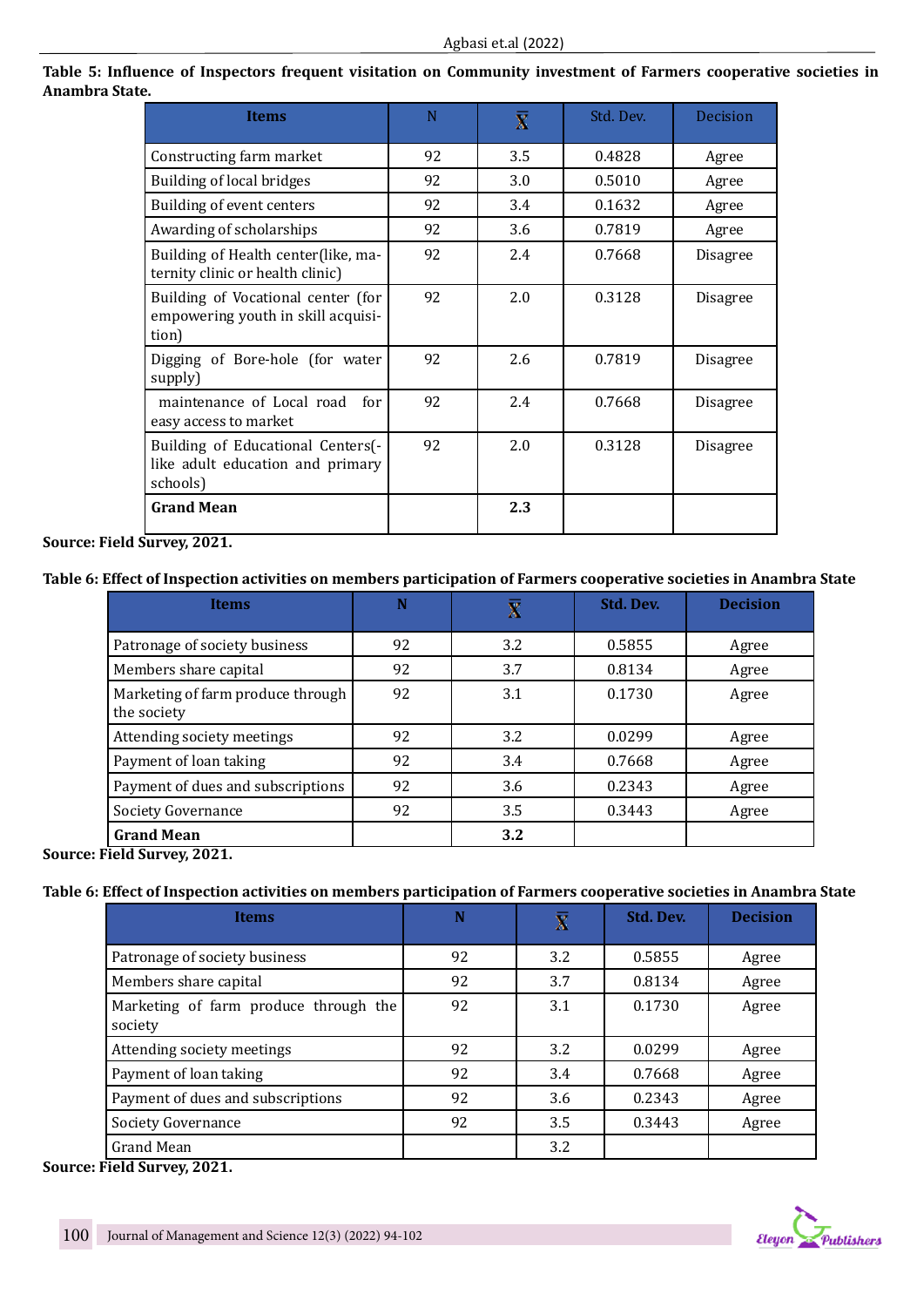**Table 7: Influence of cooperative education and training on total output of Farmers cooperative societies in Anambra State.**

|                              | Value   | <b>Ssymptotic (2-sided)</b> |
|------------------------------|---------|-----------------------------|
| Pearson Chi-Square           | 34.825a | 0.000                       |
| Likelihood Ratio             | 34.825  | 0.000                       |
| Linear-by-Linear Association | 34.825  | 0.000                       |
| No of valid Cases            | 92      |                             |

**Source: Field Survey, 2021.**

**Table 8: Effect of frequent Inspection of cooperative society's activities on the membership strength of Farmers cooperative societies in Anambra State**

|                              | Value   | <b>Ssymptotic (2-sided)</b> |
|------------------------------|---------|-----------------------------|
| Pearson Chi-Square           | 11.194a | 0.024                       |
| Likelihood Ratio             | 11.276  | 0.024                       |
| Linear-by-Linear Association | 7.435   | 0.006                       |
| No of valid Cases            |         |                             |

**Source: Field Survey, 2021.**

# **6. Discussion of Findings**

The study sought to examine the effect of cooperative inspection activities on the performance of Farmers cooperative societies in Anambra State.. The result from the analysis revealed that cooperative education and training has significant influence on the total output of Farmers cooperative societies in Anambra State. The finding agreed with that of  $[18]$  who posits that a farmer cooperative without a strong component of education is in danger of losing its essential character, that is, the human and personal characteristics which distinguish it as a cooperative. Education is of paramount importance to the cooperative sector. Training and education has been shown as performance improvement related benefits for the farmers' cooperative societies. Training is a function of capacity building in organizations which is used to enhance output and helps to attain objectives of organizations (Abell, 2004).

Frequent inspection of Cooperative Societies activities has significant effect on the membership strength of Farmers cooperative societies in Anambra State. This findings was corroborated by Agbo in Anigbogu et al. (2017) who identified specific benefits accruable to farmers if they are members of cooperative societies as: get a strong bargaining power for loans and other services; a favourable atmosphere for a more effective government aid scheme; improved marketing opportunities for members; provision of services for members at highly reduced costs; mobilization of funds for farm business; improved dissemination of extension services through the group approach; self-reliance and motivation for members; increased access to improved skills, exchange of ideas and educational opportunities through adult education and literacy programmes; and creation of avenues for members democracy and assume collective responsibility. United Nations in Anigbogu et al. (2017) stated that cooperatives play a meaningful role in uplifting the socio-economic conditions of their members

and local communities. Farmers join cooperatives for external support, cooperative performance, market access and collective bargaining, access to input services and credits, wealth creation risk sharing . [19]

Inspectors' frequent visitation has no significant influence on the community investment of Farmers cooperative societies in Anambra State. This findings are in line with the findings of Birchall<sup>[20]</sup> which posits that among the benefits cooperative enterprises can provide for the community and economy in which they are created, the following are highlighted: they create and retain local jobs, have a more long-term commitment to remaining in the community (Birchall, 2004), provide local leadership and development, reduce the impact production has on the environment (Majee & Hoyt, 2011).

 Inspection activities have significant influence on members' participation of Farmers Cooperative Societies in Anambra State. This finding is in line with Rajesh, Raju, Reddy, Scrthvasan & Sninani [21] which posited that members' participation is very crucial to the effective performance of cooperative society which is also pertinent to their goal attainment.

# **7. CONCLUSION AND RECOMMENDATIONS**

This study examined the effect of cooperative inspection activities on the performance of Farmers cooperative societies in Anambra State. The results from the above analysis are summarized as follows:

i. Cooperative education and training has significant influence on the total output of Farmers cooperative societies in Anambra State.

ii. Frequent Inspection of Cooperative Societies activities have significant Effect on the membership strength of Farmers cooperative societies in Anambra State.

iii.Inspectors' frequent visitation has no significant influence on the community investment of Farmers cooperative societies in Anambra State.

iv.Inspection activities have significant influence on the